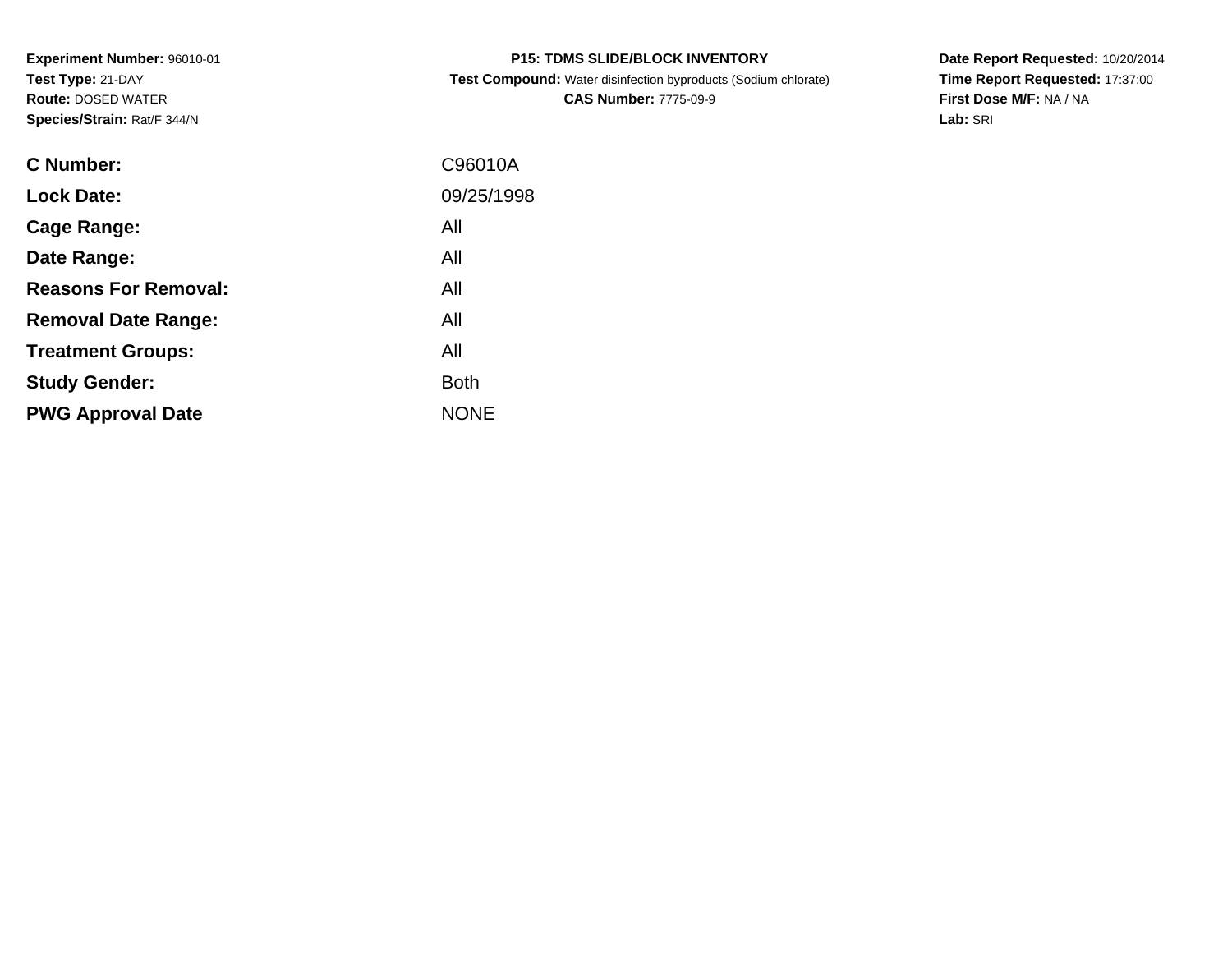**Test Type:** 21-DAY

**Route:** DOSED WATER

**Species/Strain:** Rat/F 344/N

### **P15: TDMS SLIDE/BLOCK INVENTORY**

**Test Compound:** Water disinfection byproducts (Sodium chlorate)

# **CAS Number:** 7775-09-9

**Date Report Requested:** 10/20/2014**Time Report Requested:** 17:37:00**First Dose M/F:** NA / NA**Lab:** SRI

| <b>SPECIES: Rat</b>         |                          |                               | STRAIN: F 344/N          |                          |                             | <b>SEX: MALE</b> | <b>DOSE LEVEL: 0 MG/L</b> |  |  |
|-----------------------------|--------------------------|-------------------------------|--------------------------|--------------------------|-----------------------------|------------------|---------------------------|--|--|
| <b>CID</b><br><b>NUMBER</b> | INDIVIDUAL<br>ANIMAL NO. | <b>HISTO</b><br><b>NUMBER</b> | NMBR OF<br><b>SLIDES</b> | NMBR OF<br><b>BLOCKS</b> | <b>WET</b><br><b>TISSUE</b> |                  |                           |  |  |
|                             | 00001                    | 98-83590                      |                          |                          | Y N                         |                  |                           |  |  |
| 2                           | 00002                    | 98-83591                      |                          |                          | Y N                         |                  |                           |  |  |
| 3                           | 00003                    | 98-83592                      |                          |                          | Y N                         |                  |                           |  |  |
| 4                           | 00004                    | 98-83593                      |                          |                          | Y N                         |                  |                           |  |  |
| 5                           | 00005                    | 98-83594                      |                          |                          | Y N                         |                  |                           |  |  |
| 6                           | 00006                    | 98-83595                      |                          |                          | Y N                         |                  |                           |  |  |
| $\overline{\phantom{a}}$    | 00007                    | 98-83596                      |                          | .                        | Y N                         |                  |                           |  |  |
| 8                           | 00008                    | 98-83597                      |                          |                          | Y N                         |                  |                           |  |  |
| 9                           | 00009                    | 98-83598                      |                          |                          | Y N                         |                  |                           |  |  |

 IN MY OPINION THIS MATERIAL IS OF SUFFICIENT QUALITY TO BE RETAINED IN THECARCINOGENESIS REPOSITORY UNLESS THE MATERIAL IS MARKED WITH AN ASTERISK

REVIEWED BY REPOSITORY SUPERVISOR

10

<sup>00010</sup> 98-83599 ................ ................ Y N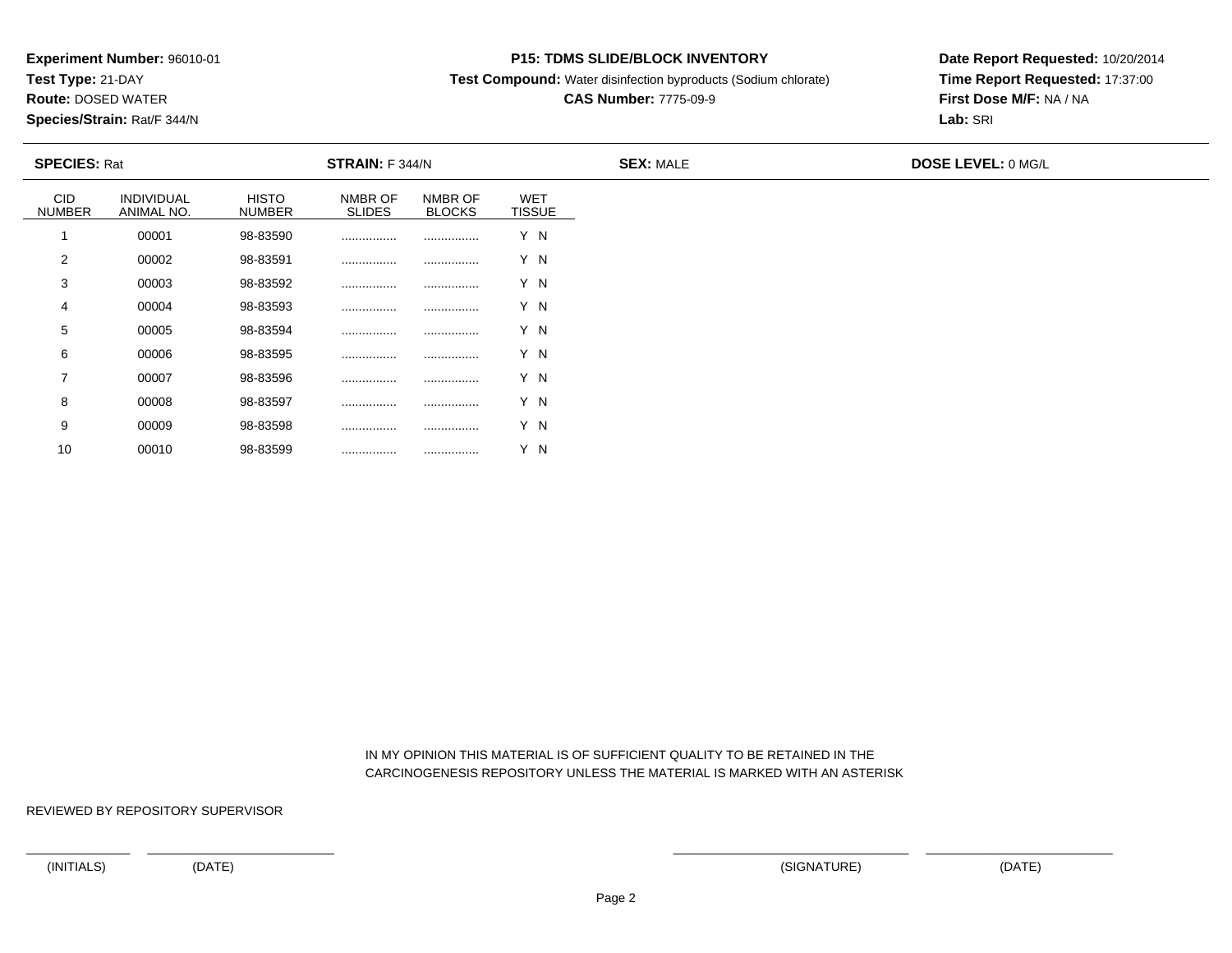**Test Type:** 21-DAY

**Route:** DOSED WATER

**Species/Strain:** Rat/F 344/N

### **P15: TDMS SLIDE/BLOCK INVENTORY**

**Test Compound:** Water disinfection byproducts (Sodium chlorate)

# **CAS Number:** 7775-09-9

**Date Report Requested:** 10/20/2014**Time Report Requested:** 17:37:00**First Dose M/F:** NA / NA**Lab:** SRI

| <b>SPECIES: Rat</b>         |                          |                               | <b>STRAIN:</b> F 344/N   |                          |                             | <b>SEX: MALE</b> | DOSE LEVEL: 250 MG/L |  |
|-----------------------------|--------------------------|-------------------------------|--------------------------|--------------------------|-----------------------------|------------------|----------------------|--|
| <b>CID</b><br><b>NUMBER</b> | INDIVIDUAL<br>ANIMAL NO. | <b>HISTO</b><br><b>NUMBER</b> | NMBR OF<br><b>SLIDES</b> | NMBR OF<br><b>BLOCKS</b> | <b>WET</b><br><b>TISSUE</b> |                  |                      |  |
| 21                          | 00021                    | 98-83610                      |                          |                          | Y N                         |                  |                      |  |
| 22                          | 00022                    | 98-83611                      |                          |                          | Y N                         |                  |                      |  |
| 23                          | 00023                    | 98-83612                      |                          |                          | Y N                         |                  |                      |  |
| 24                          | 00024                    | 98-83613                      |                          |                          | Y N                         |                  |                      |  |
| 25                          | 00025                    | 98-83614                      |                          |                          | Y N                         |                  |                      |  |
| 26                          | 00026                    | 98-83615                      |                          |                          | Y N                         |                  |                      |  |
| 27                          | 00027                    | 98-83616                      |                          |                          | Y N                         |                  |                      |  |
| 28                          | 00028                    | 98-83617                      |                          |                          | Y N                         |                  |                      |  |
| 29                          | 00029                    | 98-83618                      |                          | .                        | Y N                         |                  |                      |  |

 IN MY OPINION THIS MATERIAL IS OF SUFFICIENT QUALITY TO BE RETAINED IN THECARCINOGENESIS REPOSITORY UNLESS THE MATERIAL IS MARKED WITH AN ASTERISK

REVIEWED BY REPOSITORY SUPERVISOR

30

<sup>00030</sup> 98-83619 ................ ................ Y N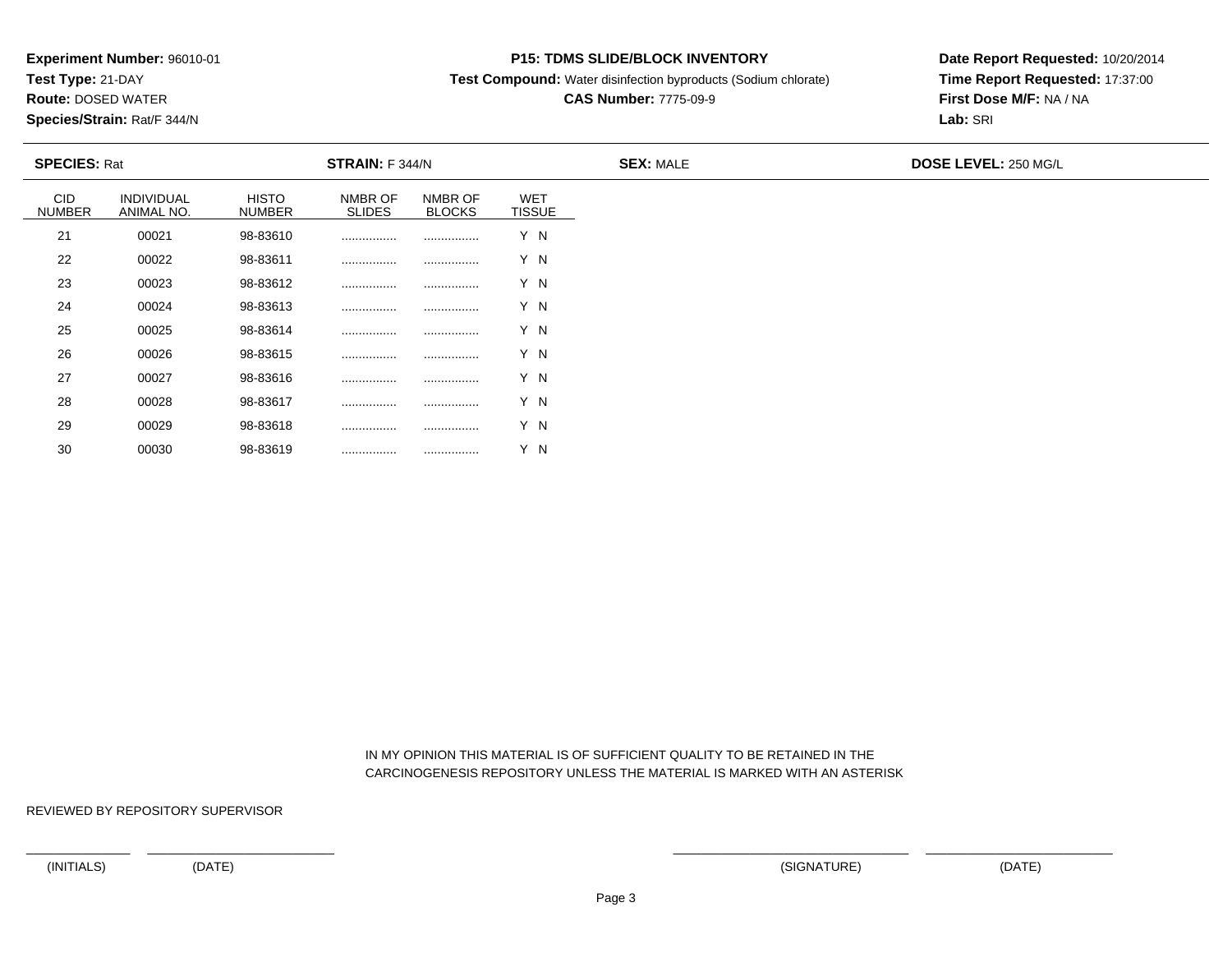**Test Type:** 21-DAY

**Route:** DOSED WATER

**Species/Strain:** Rat/F 344/N

### **P15: TDMS SLIDE/BLOCK INVENTORY**

**Test Compound:** Water disinfection byproducts (Sodium chlorate)

# **CAS Number:** 7775-09-9

**Date Report Requested:** 10/20/2014**Time Report Requested:** 17:37:00**First Dose M/F:** NA / NA**Lab:** SRI

| <b>SPECIES: Rat</b>         |                          |                               | STRAIN: F 344/N          |                          |                      | <b>SEX: MALE</b> | DOSE LEVEL: 500 MG/L |  |
|-----------------------------|--------------------------|-------------------------------|--------------------------|--------------------------|----------------------|------------------|----------------------|--|
| <b>CID</b><br><b>NUMBER</b> | INDIVIDUAL<br>ANIMAL NO. | <b>HISTO</b><br><b>NUMBER</b> | NMBR OF<br><b>SLIDES</b> | NMBR OF<br><b>BLOCKS</b> | WET<br><b>TISSUE</b> |                  |                      |  |
| 31                          | 00031                    | 98-83620                      |                          |                          | Y N                  |                  |                      |  |
| 32                          | 00032                    | 98-83621                      |                          |                          | Y N                  |                  |                      |  |
| 33                          | 00033                    | 98-83622                      |                          |                          | Y N                  |                  |                      |  |
| 34                          | 00034                    | 98-83623                      |                          |                          | Y N                  |                  |                      |  |
| 35                          | 00035                    | 98-83624                      |                          |                          | Y N                  |                  |                      |  |
| 36                          | 00036                    | 98-83625                      |                          |                          | Y N                  |                  |                      |  |
| 37                          | 00037                    | 98-83626                      | .                        |                          | Y N                  |                  |                      |  |
| 38                          | 00038                    | 98-83627                      |                          |                          | Y N                  |                  |                      |  |
| 39                          | 00039                    | 98-83628                      |                          |                          | Y N                  |                  |                      |  |

 IN MY OPINION THIS MATERIAL IS OF SUFFICIENT QUALITY TO BE RETAINED IN THECARCINOGENESIS REPOSITORY UNLESS THE MATERIAL IS MARKED WITH AN ASTERISK

REVIEWED BY REPOSITORY SUPERVISOR

40

<sup>00040</sup> 98-83629 ................ ................ Y N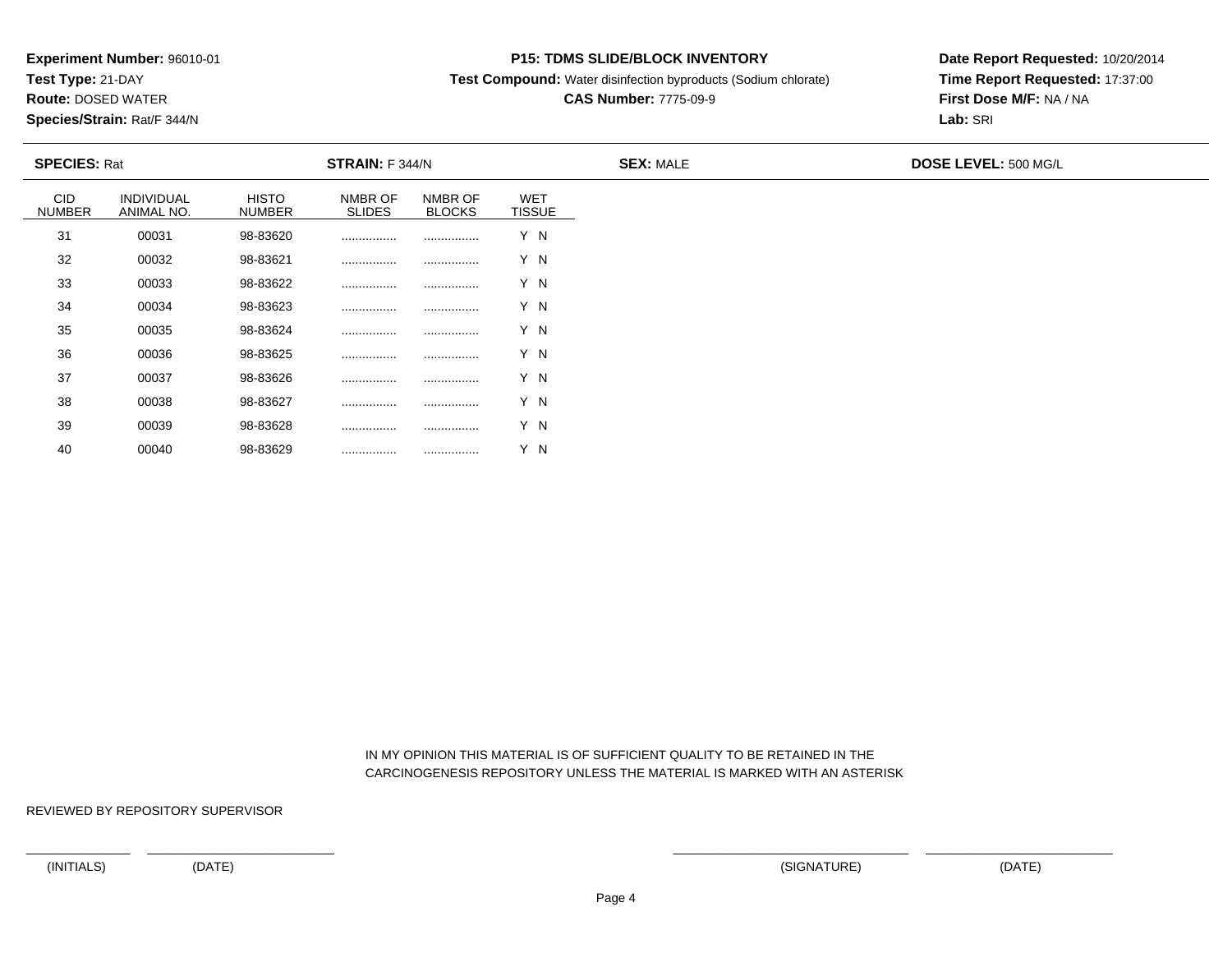**Test Type:** 21-DAY

**Route:** DOSED WATER

**Species/Strain:** Rat/F 344/N

### **P15: TDMS SLIDE/BLOCK INVENTORY**

**Test Compound:** Water disinfection byproducts (Sodium chlorate)

# **CAS Number:** 7775-09-9

**Date Report Requested:** 10/20/2014**Time Report Requested:** 17:37:00**First Dose M/F:** NA / NA**Lab:** SRI

| <b>SPECIES: Rat</b>         |                          |                               | <b>STRAIN:</b> F 344/N   |                          |                             | <b>SEX: MALE</b> | DOSE LEVEL: 1000MG/L |  |
|-----------------------------|--------------------------|-------------------------------|--------------------------|--------------------------|-----------------------------|------------------|----------------------|--|
| <b>CID</b><br><b>NUMBER</b> | INDIVIDUAL<br>ANIMAL NO. | <b>HISTO</b><br><b>NUMBER</b> | NMBR OF<br><b>SLIDES</b> | NMBR OF<br><b>BLOCKS</b> | <b>WET</b><br><b>TISSUE</b> |                  |                      |  |
| 41                          | 00041                    | 98-83630                      |                          |                          | Y N                         |                  |                      |  |
| 42                          | 00042                    | 98-83631                      |                          |                          | Y N                         |                  |                      |  |
| 43                          | 00043                    | 98-83632                      |                          |                          | Y N                         |                  |                      |  |
| 44                          | 00044                    | 98-83633                      |                          |                          | Y N                         |                  |                      |  |
| 45                          | 00045                    | 98-83634                      |                          |                          | Y N                         |                  |                      |  |
| 46                          | 00046                    | 98-83635                      |                          |                          | Y N                         |                  |                      |  |
| 47                          | 00047                    | 98-83636                      |                          |                          | Y N                         |                  |                      |  |
| 48                          | 00048                    | 98-83637                      |                          |                          | Y N                         |                  |                      |  |
| 49                          | 00049                    | 98-83638                      |                          |                          | Y N                         |                  |                      |  |

 IN MY OPINION THIS MATERIAL IS OF SUFFICIENT QUALITY TO BE RETAINED IN THECARCINOGENESIS REPOSITORY UNLESS THE MATERIAL IS MARKED WITH AN ASTERISK

REVIEWED BY REPOSITORY SUPERVISOR

50

<sup>00050</sup> 98-83639 ................ ................ Y N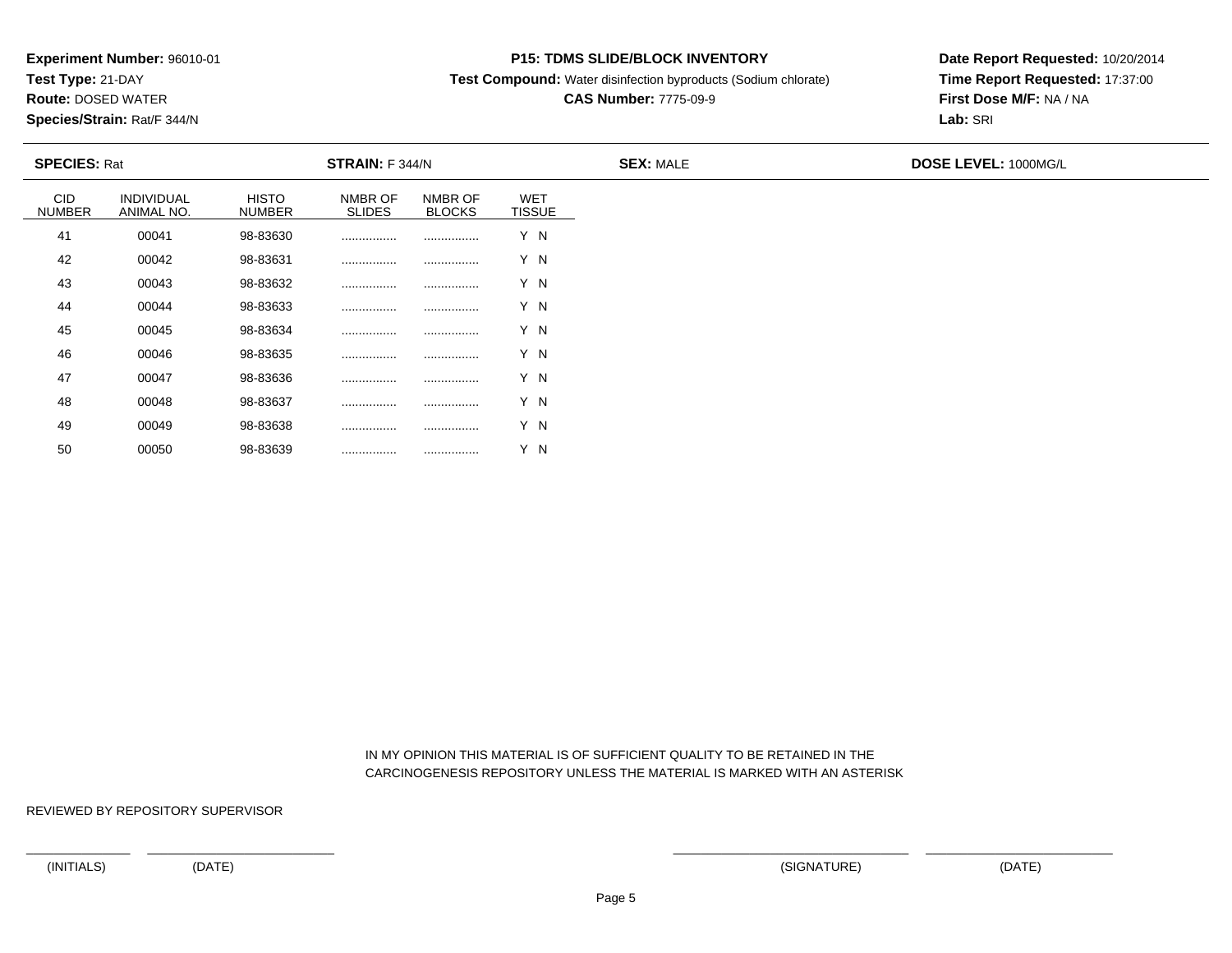**Test Type:** 21-DAY

**Route:** DOSED WATER

**Species/Strain:** Rat/F 344/N

### **P15: TDMS SLIDE/BLOCK INVENTORY**

**Test Compound:** Water disinfection byproducts (Sodium chlorate)

# **CAS Number:** 7775-09-9

**Date Report Requested:** 10/20/2014**Time Report Requested:** 17:37:00**First Dose M/F:** NA / NA**Lab:** SRI

| <b>SPECIES: Rat</b>         |                          |                               | STRAIN: F 344/N          |                          |                      | <b>SEX: MALE</b> | <b>DOSE LEVEL: 2000MG/L</b> |  |
|-----------------------------|--------------------------|-------------------------------|--------------------------|--------------------------|----------------------|------------------|-----------------------------|--|
| <b>CID</b><br><b>NUMBER</b> | INDIVIDUAL<br>ANIMAL NO. | <b>HISTO</b><br><b>NUMBER</b> | NMBR OF<br><b>SLIDES</b> | NMBR OF<br><b>BLOCKS</b> | WET<br><b>TISSUE</b> |                  |                             |  |
| 51                          | 00051                    | 98-83640                      |                          |                          | Y N                  |                  |                             |  |
| 52                          | 00052                    | 98-83641                      |                          |                          | Y N                  |                  |                             |  |
| 53                          | 00053                    | 98-83642                      |                          |                          | Y N                  |                  |                             |  |
| 54                          | 00054                    | 98-83643                      |                          |                          | Y N                  |                  |                             |  |
| 55                          | 00055                    | 98-83644                      |                          |                          | Y N                  |                  |                             |  |
| 56                          | 00056                    | 98-83645                      |                          |                          | Y N                  |                  |                             |  |
| 57                          | 00057                    | 98-83646                      | .                        |                          | Y N                  |                  |                             |  |
| 58                          | 00058                    | 98-83647                      |                          |                          | Y N                  |                  |                             |  |
| 59                          | 00059                    | 98-83648                      |                          |                          | Y N                  |                  |                             |  |

 IN MY OPINION THIS MATERIAL IS OF SUFFICIENT QUALITY TO BE RETAINED IN THECARCINOGENESIS REPOSITORY UNLESS THE MATERIAL IS MARKED WITH AN ASTERISK

REVIEWED BY REPOSITORY SUPERVISOR

60

<sup>00060</sup> 98-83649 ................ ................ Y N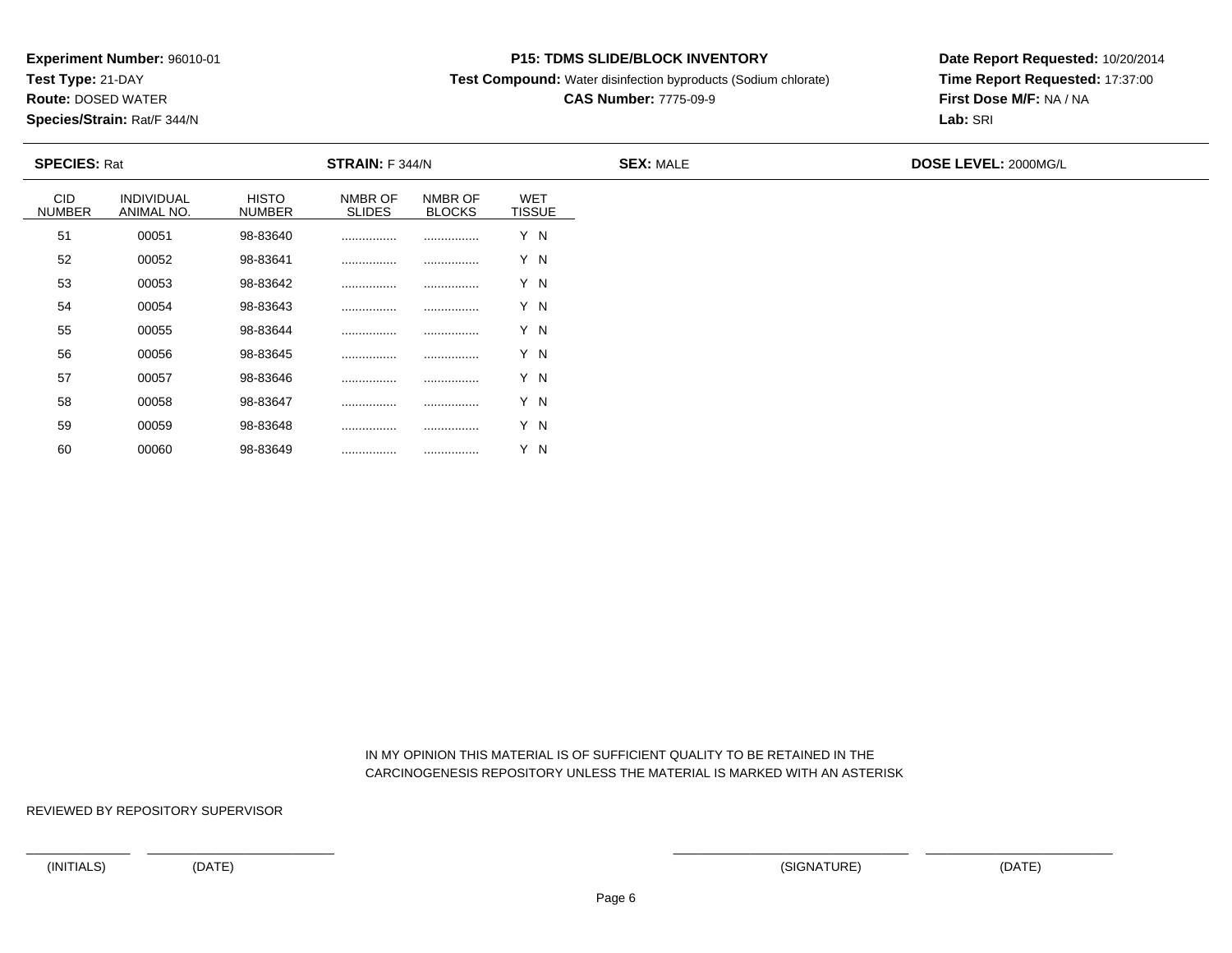**Test Type:** 21-DAY

**Route:** DOSED WATER

**Species/Strain:** Rat/F 344/N

### **P15: TDMS SLIDE/BLOCK INVENTORY**

**Test Compound:** Water disinfection byproducts (Sodium chlorate)

# **CAS Number:** 7775-09-9

**Date Report Requested:** 10/20/2014**Time Report Requested:** 17:37:00**First Dose M/F:** NA / NA**Lab:** SRI

| <b>SPECIES: Rat</b>         |                          |                               | <b>STRAIN:</b> F 344/N   |                          |                             | <b>SEX: MALE</b><br><b>DOSE LEVEL: 125 MG/L</b> |  |
|-----------------------------|--------------------------|-------------------------------|--------------------------|--------------------------|-----------------------------|-------------------------------------------------|--|
| <b>CID</b><br><b>NUMBER</b> | INDIVIDUAL<br>ANIMAL NO. | <b>HISTO</b><br><b>NUMBER</b> | NMBR OF<br><b>SLIDES</b> | NMBR OF<br><b>BLOCKS</b> | <b>WET</b><br><b>TISSUE</b> |                                                 |  |
|                             | 00011                    |                               |                          | .                        | Y N                         |                                                 |  |
|                             | 00012                    |                               |                          |                          | Y N                         |                                                 |  |
|                             | 00013                    |                               |                          | .                        | Y N                         |                                                 |  |
|                             | 00014                    |                               |                          | .                        | Y N                         |                                                 |  |
|                             | 00020                    |                               |                          |                          | Y N                         |                                                 |  |
|                             | 00016                    |                               |                          |                          | Y N                         |                                                 |  |
|                             | 00017                    |                               |                          |                          | Y N                         |                                                 |  |
|                             | 00018                    |                               |                          |                          | Y N                         |                                                 |  |
|                             | 00019                    |                               |                          |                          | Y N                         |                                                 |  |

 IN MY OPINION THIS MATERIAL IS OF SUFFICIENT QUALITY TO BE RETAINED IN THECARCINOGENESIS REPOSITORY UNLESS THE MATERIAL IS MARKED WITH AN ASTERISK

REVIEWED BY REPOSITORY SUPERVISOR

00015

................ ................ ................ Y N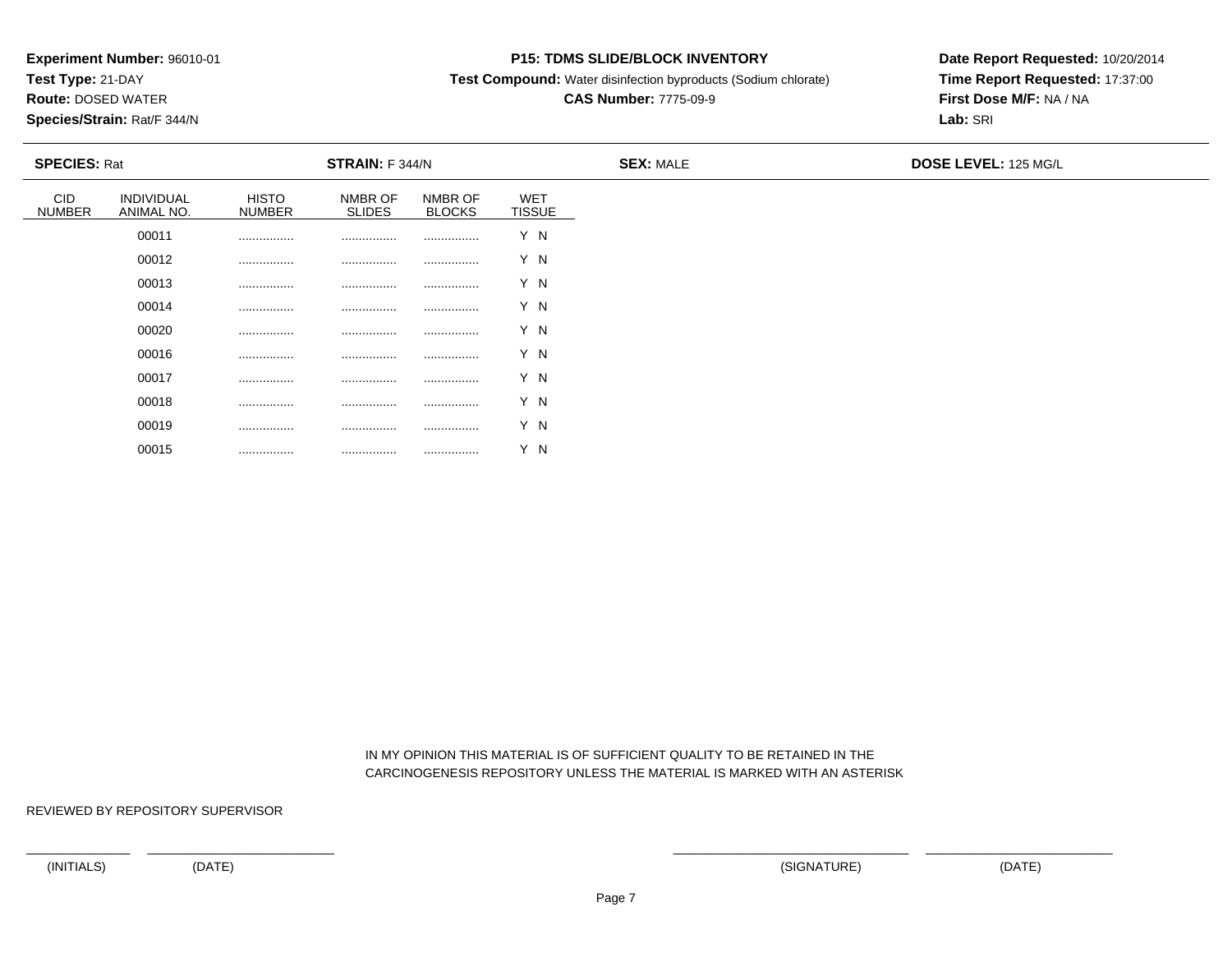**Test Type:** 21-DAY

**Route:** DOSED WATER

**Species/Strain:** Rat/F 344/N

### **P15: TDMS SLIDE/BLOCK INVENTORY**

**Test Compound:** Water disinfection byproducts (Sodium chlorate)

## **CAS Number:** 7775-09-9

**Date Report Requested:** 10/20/2014**Time Report Requested:** 17:37:00**First Dose M/F:** NA / NA**Lab:** SRI

|                      | <b>SPECIES: Rat</b><br><b>STRAIN:</b> F 344/N |                               |                          | <b>SEX: FEMALE</b>       | <b>DOSE LEVEL: 0 MG/L</b>   |  |  |
|----------------------|-----------------------------------------------|-------------------------------|--------------------------|--------------------------|-----------------------------|--|--|
| CID<br><b>NUMBER</b> | <b>INDIVIDUAL</b><br>ANIMAL NO.               | <b>HISTO</b><br><b>NUMBER</b> | NMBR OF<br><b>SLIDES</b> | NMBR OF<br><b>BLOCKS</b> | <b>WET</b><br><b>TISSUE</b> |  |  |
| 61                   | 00061                                         | 98-83650                      |                          |                          | Y N                         |  |  |
| 62                   | 00062                                         | 98-83651                      |                          |                          | Y N                         |  |  |
| 63                   | 00063                                         | 98-83652                      |                          |                          | Y N                         |  |  |
| 64                   | 00064                                         | 98-83653                      |                          |                          | Y N                         |  |  |
| 65                   | 00065                                         | 98-83654                      |                          |                          | Y N                         |  |  |
| 66                   | 00066                                         | 98-83655                      | .                        |                          | Y N                         |  |  |
| 67                   | 00067                                         | 98-83656                      |                          |                          | Y N                         |  |  |
| 68                   | 00068                                         | 98-83657                      |                          |                          | Y N                         |  |  |
| 69                   | 00069                                         | 98-83658                      |                          |                          | Y N                         |  |  |

 IN MY OPINION THIS MATERIAL IS OF SUFFICIENT QUALITY TO BE RETAINED IN THECARCINOGENESIS REPOSITORY UNLESS THE MATERIAL IS MARKED WITH AN ASTERISK

REVIEWED BY REPOSITORY SUPERVISOR

70

<sup>00070</sup> 98-83659 ................ ................ Y N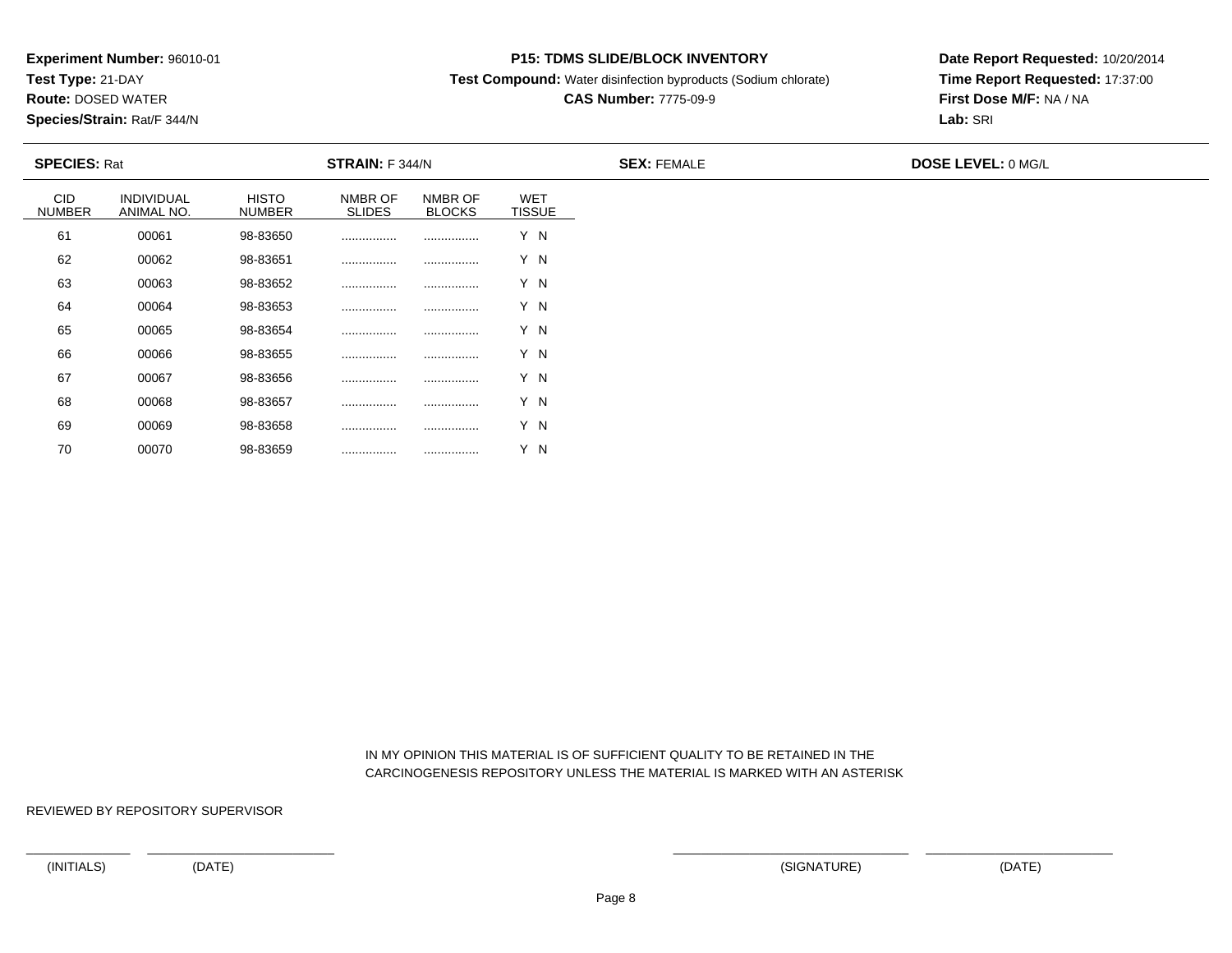**Test Type:** 21-DAY

**Route:** DOSED WATER

**Species/Strain:** Rat/F 344/N

### **P15: TDMS SLIDE/BLOCK INVENTORY**

**Test Compound:** Water disinfection byproducts (Sodium chlorate)

## **CAS Number:** 7775-09-9

**Date Report Requested:** 10/20/2014**Time Report Requested:** 17:37:00**First Dose M/F:** NA / NA**Lab:** SRI

| <b>SPECIES: Rat</b>  |                          |                               | <b>STRAIN:</b> F 344/N   |                          |                             | <b>SEX: FEMALE</b> | <b>DOSE LEVEL: 125 MG/L</b> |
|----------------------|--------------------------|-------------------------------|--------------------------|--------------------------|-----------------------------|--------------------|-----------------------------|
| CID<br><b>NUMBER</b> | INDIVIDUAL<br>ANIMAL NO. | <b>HISTO</b><br><b>NUMBER</b> | NMBR OF<br><b>SLIDES</b> | NMBR OF<br><b>BLOCKS</b> | <b>WET</b><br><b>TISSUE</b> |                    |                             |
| 71                   | 00071                    | 98-83660                      |                          |                          | Y N                         |                    |                             |
| 72                   | 00072                    | 98-83661                      |                          |                          | Y N                         |                    |                             |
| 73                   | 00073                    | 98-83662                      |                          |                          | Y N                         |                    |                             |
| 74                   | 00074                    | 98-83663                      |                          |                          | Y N                         |                    |                             |
| 75                   | 00075                    | 98-83664                      |                          |                          | Y N                         |                    |                             |
| 76                   | 00076                    | 98-83665                      |                          |                          | Y N                         |                    |                             |
| 77                   | 00077                    | 98-83666                      |                          |                          | Y N                         |                    |                             |
| 78                   | 00078                    | 98-83667                      |                          |                          | Y N                         |                    |                             |
| 79                   | 00079                    | 98-83668                      |                          |                          | Y N                         |                    |                             |

 IN MY OPINION THIS MATERIAL IS OF SUFFICIENT QUALITY TO BE RETAINED IN THECARCINOGENESIS REPOSITORY UNLESS THE MATERIAL IS MARKED WITH AN ASTERISK

REVIEWED BY REPOSITORY SUPERVISOR

<sup>00080</sup> 98-83669 ................ ................ Y N

80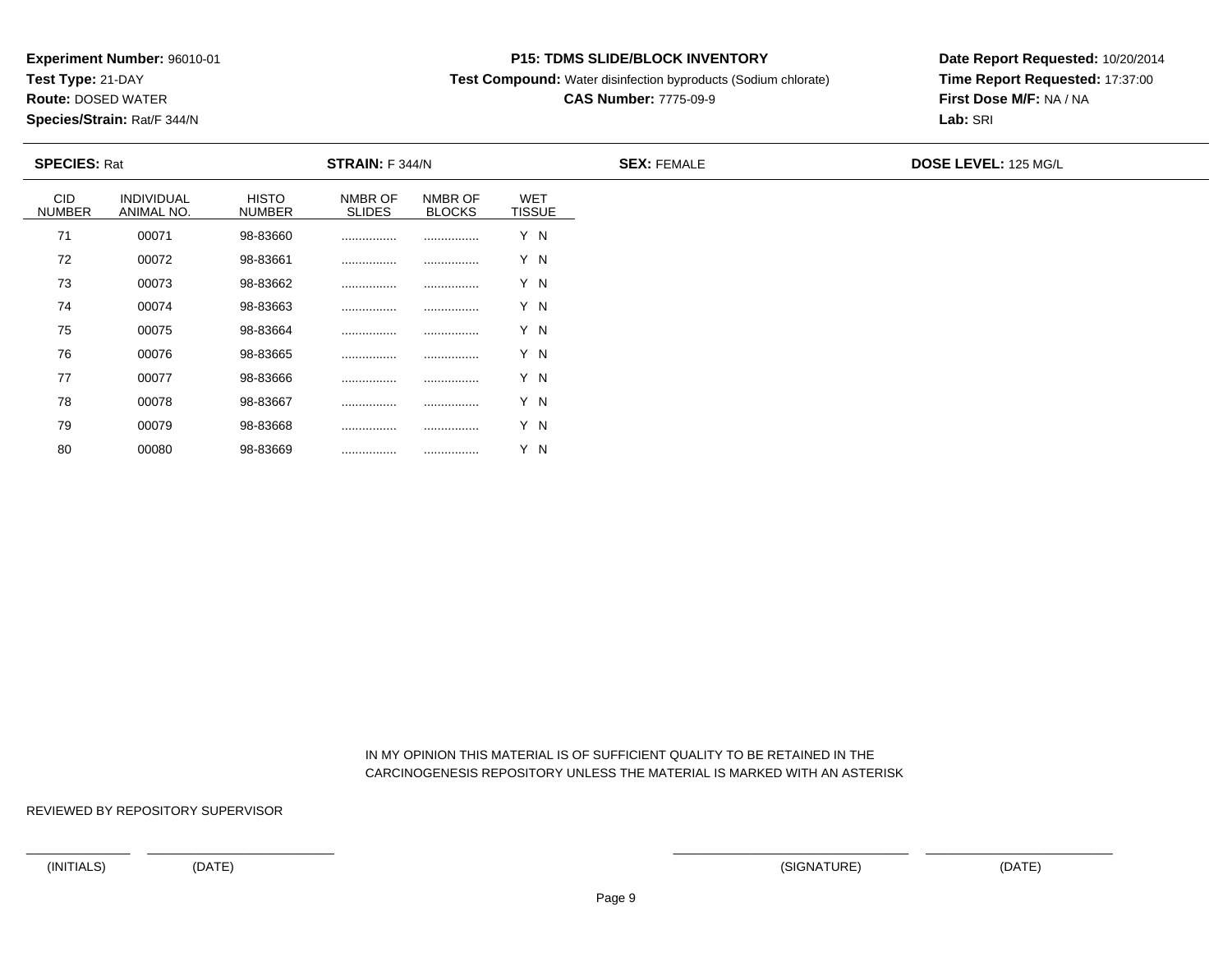**Test Type:** 21-DAY

**Route:** DOSED WATER

**Species/Strain:** Rat/F 344/N

### **P15: TDMS SLIDE/BLOCK INVENTORY**

**Test Compound:** Water disinfection byproducts (Sodium chlorate)

# **CAS Number:** 7775-09-9

**Date Report Requested:** 10/20/2014**Time Report Requested:** 17:37:00**First Dose M/F:** NA / NA**Lab:** SRI

| <b>SPECIES: Rat</b>         |                          |                        | <b>STRAIN:</b> F 344/N   |                          |                             | <b>SEX: FEMALE</b> | DOSE LEVEL: 250 MG/L |
|-----------------------------|--------------------------|------------------------|--------------------------|--------------------------|-----------------------------|--------------------|----------------------|
| <b>CID</b><br><b>NUMBER</b> | INDIVIDUAL<br>ANIMAL NO. | <b>HISTO</b><br>NUMBER | NMBR OF<br><b>SLIDES</b> | NMBR OF<br><b>BLOCKS</b> | <b>WET</b><br><b>TISSUE</b> |                    |                      |
| 81                          | 00081                    | 98-83670               |                          |                          | Y N                         |                    |                      |
| 82                          | 00082                    | 98-83671               |                          |                          | Y N                         |                    |                      |
| 83                          | 00083                    | 98-83672               |                          |                          | Y N                         |                    |                      |
| 84                          | 00084                    | 98-83673               |                          |                          | Y N                         |                    |                      |
| 85                          | 00085                    | 98-83674               |                          |                          | Y N                         |                    |                      |
| 86                          | 00086                    | 98-83675               |                          |                          | Y N                         |                    |                      |
| 87                          | 00087                    | 98-83676               |                          | .                        | Y N                         |                    |                      |
| 88                          | 00088                    | 98-83677               |                          |                          | Y N                         |                    |                      |
| 89                          | 00089                    | 98-83678               |                          | .                        | Y N                         |                    |                      |

 IN MY OPINION THIS MATERIAL IS OF SUFFICIENT QUALITY TO BE RETAINED IN THECARCINOGENESIS REPOSITORY UNLESS THE MATERIAL IS MARKED WITH AN ASTERISK

REVIEWED BY REPOSITORY SUPERVISOR

<sup>00090</sup> 98-83679 ................ ................ Y N

90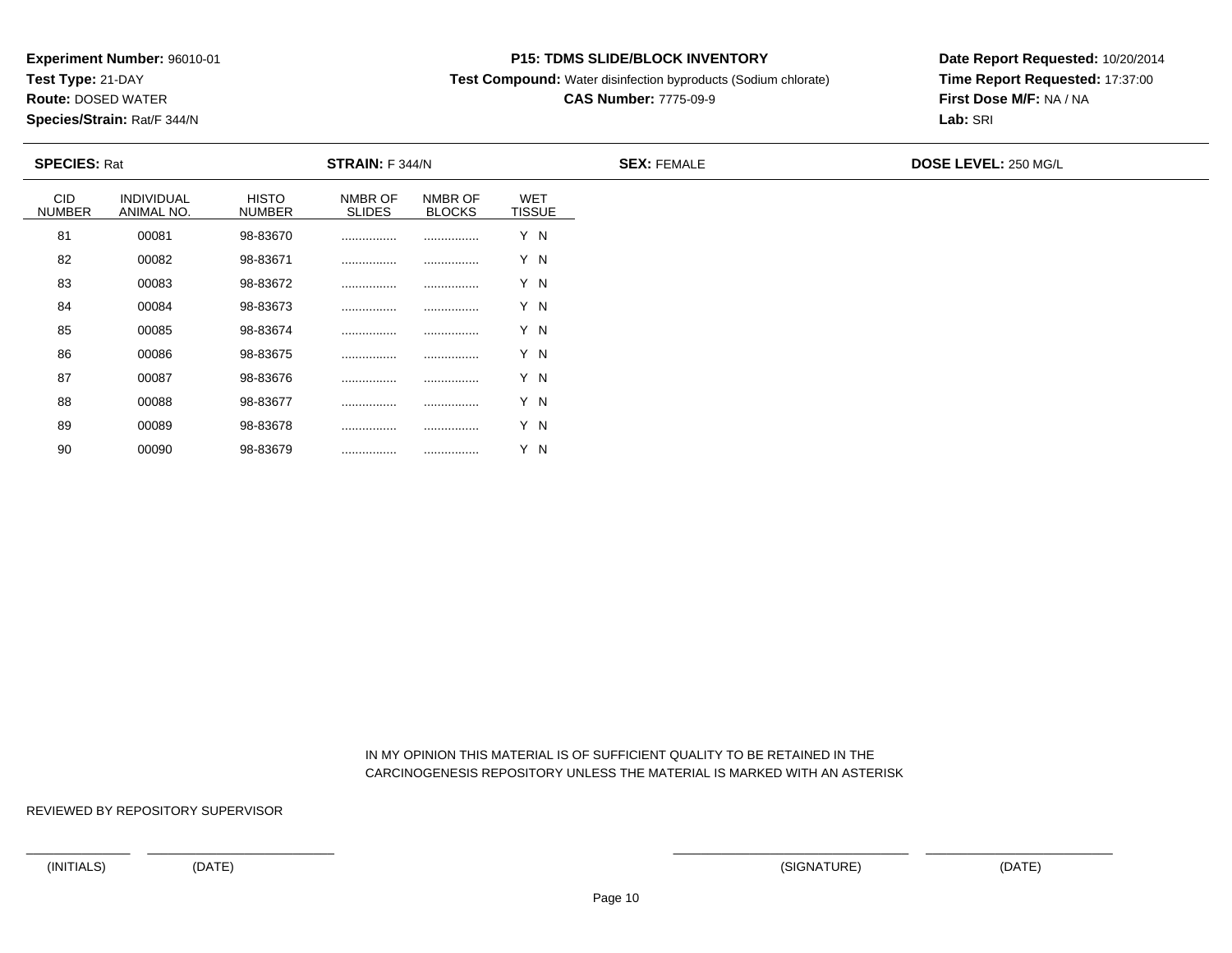**Test Type:** 21-DAY

**Route:** DOSED WATER

**Species/Strain:** Rat/F 344/N

### **P15: TDMS SLIDE/BLOCK INVENTORY**

**Test Compound:** Water disinfection byproducts (Sodium chlorate)

# **CAS Number:** 7775-09-9

**Date Report Requested:** 10/20/2014**Time Report Requested:** 17:37:00**First Dose M/F:** NA / NA**Lab:** SRI

| <b>SPECIES: Rat</b>         |                          |                        | <b>STRAIN:</b> F 344/N   |                          |                             | <b>SEX: FEMALE</b> | DOSE LEVEL: 500 MG/L |
|-----------------------------|--------------------------|------------------------|--------------------------|--------------------------|-----------------------------|--------------------|----------------------|
| <b>CID</b><br><b>NUMBER</b> | INDIVIDUAL<br>ANIMAL NO. | <b>HISTO</b><br>NUMBER | NMBR OF<br><b>SLIDES</b> | NMBR OF<br><b>BLOCKS</b> | <b>WET</b><br><b>TISSUE</b> |                    |                      |
| 91                          | 00091                    | 98-83680               |                          |                          | Y N                         |                    |                      |
| 92                          | 00092                    | 98-83681               |                          |                          | Y N                         |                    |                      |
| 93                          | 00093                    | 98-83682               |                          |                          | Y N                         |                    |                      |
| 94                          | 00094                    | 98-83683               |                          |                          | Y N                         |                    |                      |
| 95                          | 00095                    | 98-83684               |                          |                          | Y N                         |                    |                      |
| 96                          | 00096                    | 98-83685               |                          |                          | Y N                         |                    |                      |
| 97                          | 00097                    | 98-83686               |                          | .                        | Y N                         |                    |                      |
| 98                          | 00098                    | 98-83687               |                          |                          | Y N                         |                    |                      |
| 99                          | 00099                    | 98-83688               |                          | .                        | Y N                         |                    |                      |

 IN MY OPINION THIS MATERIAL IS OF SUFFICIENT QUALITY TO BE RETAINED IN THECARCINOGENESIS REPOSITORY UNLESS THE MATERIAL IS MARKED WITH AN ASTERISK

REVIEWED BY REPOSITORY SUPERVISOR

100

<sup>00100</sup> 98-83689 ................ ................ Y N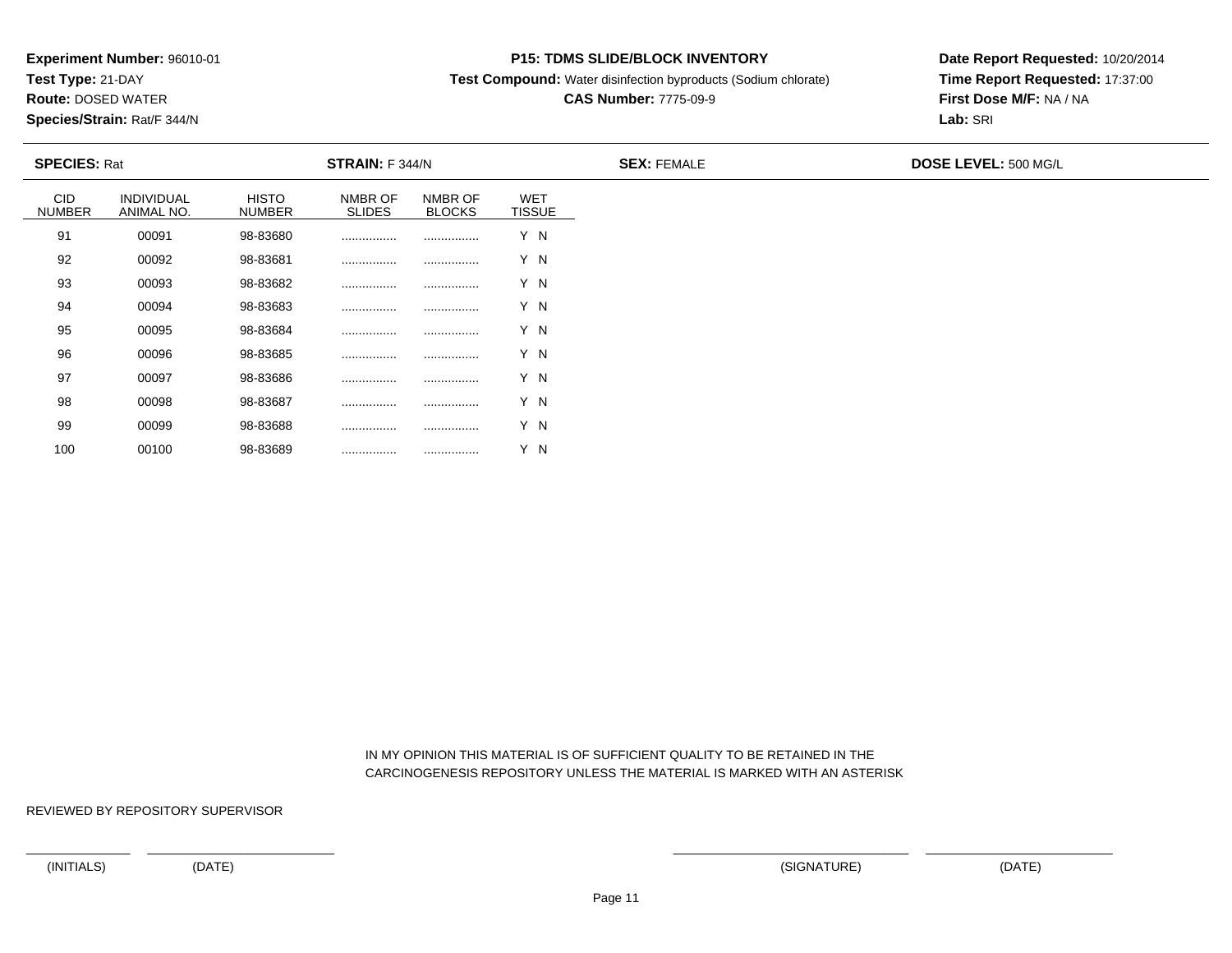**Test Type:** 21-DAY

**Route:** DOSED WATER

**Species/Strain:** Rat/F 344/N

### **P15: TDMS SLIDE/BLOCK INVENTORY**

**Test Compound:** Water disinfection byproducts (Sodium chlorate)

# **CAS Number:** 7775-09-9

**Date Report Requested:** 10/20/2014**Time Report Requested:** 17:37:01**First Dose M/F:** NA / NA**Lab:** SRI

| <b>SPECIES: Rat</b>         |                          |                               | <b>STRAIN: F 344/N</b>   |                          |                             | <b>SEX: FEMALE</b> | <b>DOSE LEVEL: 1000MG/L</b> |
|-----------------------------|--------------------------|-------------------------------|--------------------------|--------------------------|-----------------------------|--------------------|-----------------------------|
| <b>CID</b><br><b>NUMBER</b> | INDIVIDUAL<br>ANIMAL NO. | <b>HISTO</b><br><b>NUMBER</b> | NMBR OF<br><b>SLIDES</b> | NMBR OF<br><b>BLOCKS</b> | <b>WET</b><br><b>TISSUE</b> |                    |                             |
| 101                         | 00101                    | 98-83690                      |                          |                          | Y N                         |                    |                             |
| 102                         | 00102                    | 98-83691                      |                          |                          | Y N                         |                    |                             |
| 103                         | 00103                    | 98-83692                      |                          |                          | Y N                         |                    |                             |
| 104                         | 00104                    | 98-83693                      |                          |                          | Y N                         |                    |                             |
| 105                         | 00105                    | 98-83694                      | .                        |                          | Y N                         |                    |                             |
| 106                         | 00106                    | 98-83695                      | .                        |                          | Y N                         |                    |                             |
| 107                         | 00107                    | 98-83696                      | .                        |                          | Y N                         |                    |                             |
| 108                         | 00108                    | 98-83697                      |                          |                          | Y N                         |                    |                             |
| 109                         | 00109                    | 98-83698                      |                          |                          | Y N                         |                    |                             |

 IN MY OPINION THIS MATERIAL IS OF SUFFICIENT QUALITY TO BE RETAINED IN THECARCINOGENESIS REPOSITORY UNLESS THE MATERIAL IS MARKED WITH AN ASTERISK

REVIEWED BY REPOSITORY SUPERVISOR

110

<sup>00110</sup> 98-83699 ................ ................ Y N